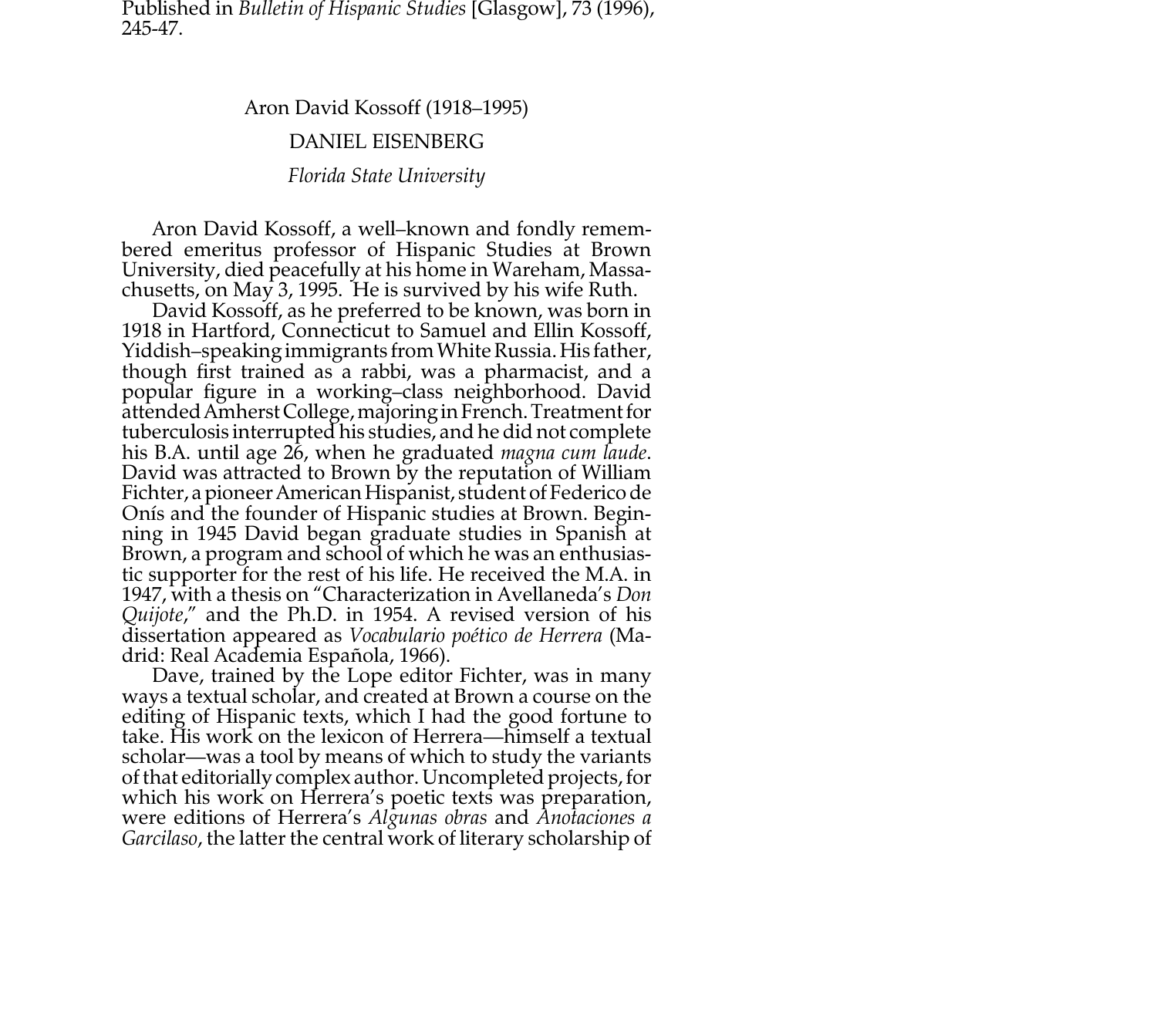the Spanish Renaissance. To this day it remains without a proper edition. He put his editorial skills in practice in his 1970 edition of two plays of Lope, *El castigo sin venganza* and

*El perro del hortelano*. A central component of David's thought during his last years was the prevalence of *conversos* among Golden Age writers. His controversial 1979 Fordham lecture, "Murmuración y linaje en Cervantes," is still unpublished. That Cervantes was a *converso* had been proposed by Américo Castro, but David went on to make this suggestion for Lope as well (in a deceptively titled article, "Fuentes de *El perro del hortelano*<sup>y</sup> una teoría de la España del Siglo de Oro," in *Estudios sobre literatura y arte dedicados al profesor Emilio Orozco Díaz* [Granada: Universidad de Granada, Facultad de Filosofía y Letras, 1979], II, 209–13). It was therefore ironic, he remarked, that shortly after his retirement the Spanish government honored him with the Order of Isabel la Católica.

In 1947 David Kossoff met Ruth Nutt Horne by auditing a class of hers. She had also transferred from French (M.A., Brown, 1935) to Spanish, and had preceded David as a student of Fichter, writing a dissertation (1946) on "Lope de Vega's *Peregrino en su patria* and the Novel of Adventure in Spain," then continuing as an instructor at Brown. They married in 1948. David's appointment as an instructor at Brown occasioned the termination of her position under an anti–nepotism policy in force at the time. After years of part– time employment she eventually joined the faculty of the University of Rhode Island and was chairman of the foreign language department until shortly before her retirement in 1978.

The Kossoffs, happily married for forty-seven years, were not great travelers, other than attending AIH meetings and sabbatical trips to Spain. But they were enthusiastic hosts, and for some fifteen years held a weekly *tertulia* in their home in Providence, open to all Spanish students in the Providence area. After David's retirement in 1983 they moved permanently to what had been their weekend escape, Ruth's family home in Wareham, Massachusetts. There came a constant stream of professional and family visitors, on whom both David and Ruth thrived. They enlarged the small house repeatedly, one room at a time, until a chaotic but strangely pleasing and peaceful dwelling resulted. It was full